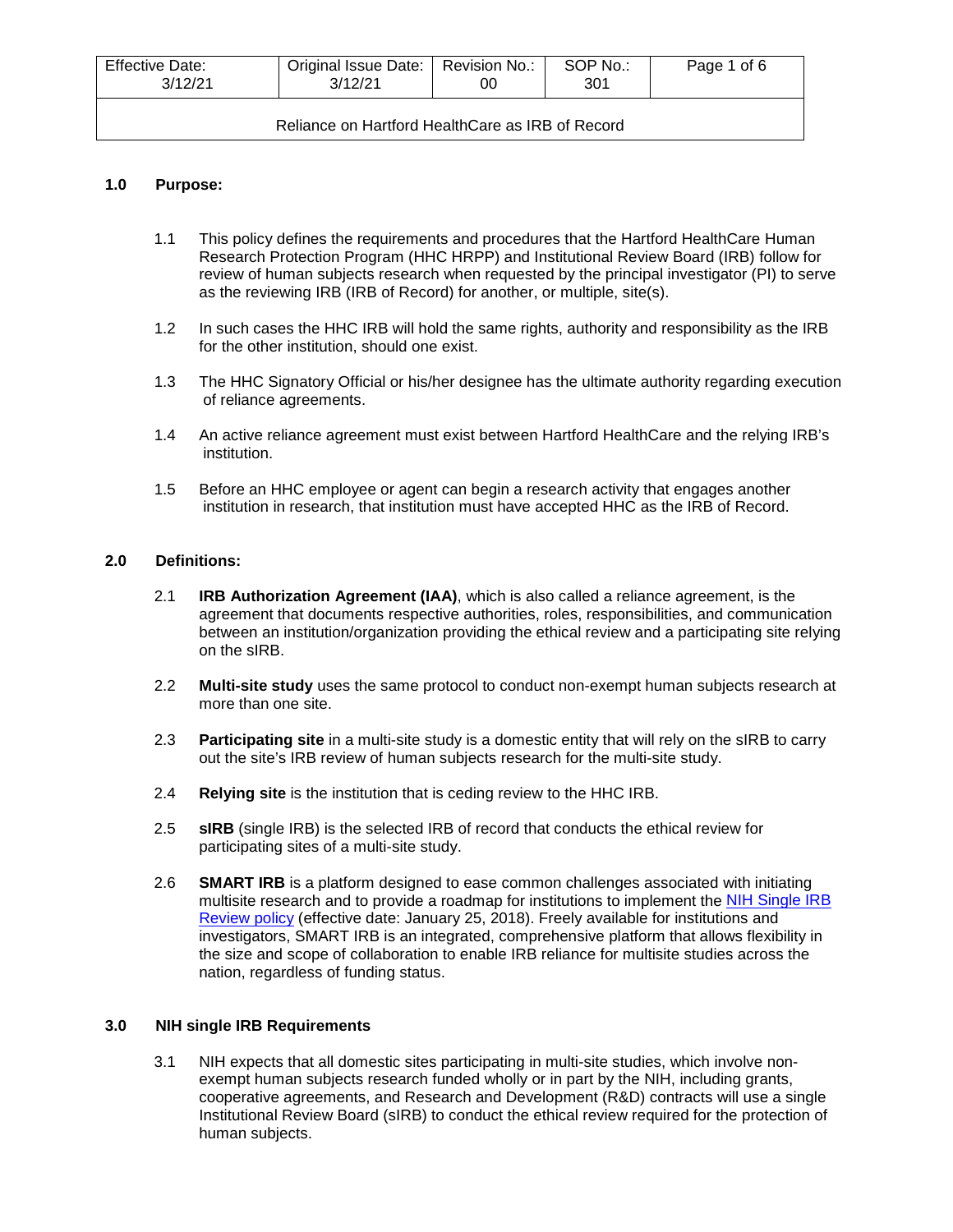| <b>Effective Date:</b><br>3/12/21                | Original Issue Date:   Revision No.:<br>3/12/21 | 00 | SOP No.:<br>301 | Page 2 of 6 |  |
|--------------------------------------------------|-------------------------------------------------|----|-----------------|-------------|--|
| Reliance on Hartford HealthCare as IRB of Record |                                                 |    |                 |             |  |

- 3.2 As of January 20, 2020, studies subject to the Revised Common Rule Cooperative Research Provision (45 CFR 46.114(b)) must use a single IRB as required by the terms and conditions of award. This includes studies that are not subject to the NIH sIRB policy – such as domestic, multisite career development (K) and fellowship (F) awards.
- 3.3 Grant applicants are expected to include a plan for the use of a sIRB in the grant applications and contract proposals submitted to the NIH.
	- 3.3.1 The sIRB plan should include the following elements:
		- 3.3.1.1 Describe how you will comply with the NIH Policy on the Use of sIRB for Multi-Site Research.
		- 3.3.1.2 If available, provide the name of the IRB that is anticipated to serve as the sIRB of record.
		- 3.3.1.3 Indicate that all identified participating sites will agree to rely on the proposed sIRB and that any sites added after award will rely on the sIRB.
		- 3.3.1.4 Briefly describe how communication between sites and the sIRB will be handled.
		- 3.3.1.5 Indicate that all participating sites will, prior to initiating the study, sign an authorization/reliance agreement that will clarify the roles and responsibilities of the sIRB and participating sites.
		- 3.3.1.6 Indicate which institution or entity will maintain records of the authorization/reliance agreements and of the communication plan.
- 3.4 At this time, when an HHC Investigator is the awardee of a multi-site grant, the HHC IRB intends to serve as the sIRB for awards that include less than 5 additional participating sites. Multi-site awards including more than 5 participating sites will be considered on a case-bycase basis.
- 3.5 Additionally, HHC IRB will serve as the sIRB (IRB of Record) for studies that are not federallyfunded.

# **4.0 Procedure:**

- 4.1 Prior Consultation
	- 4.1.1 To avoid duplication of effort and frustration, it is highly suggested that investigators and study teams consult with the HRPP office prior to engagement with a Relying Site to ensure all parties understand the process and to determine whether the HHC IRB agrees to serve as the Reviewing IRB for a specific research protocol.
	- 4.1.2 The investigator and study team should collaborate with the HRPP office to initiate the reliance agreement process, obtain local context information, and agree upon an informed consent template.
- 4.2 Per usual process, the PI must submit the study into the electronic submission system through a Research Application. The Principal Investigator is to identify the Relying Institution in the Research Application and describe the role that the institution will have in the research (e.g. enrollment of subjects, data analysis, performance of procedures etc.). The PI is also to indicate in the application that HHC is the requested IRB of record. By submitting an application, the study will proceed through our usual workflow, thereby receiving the applicable ancillary reviews and approvals.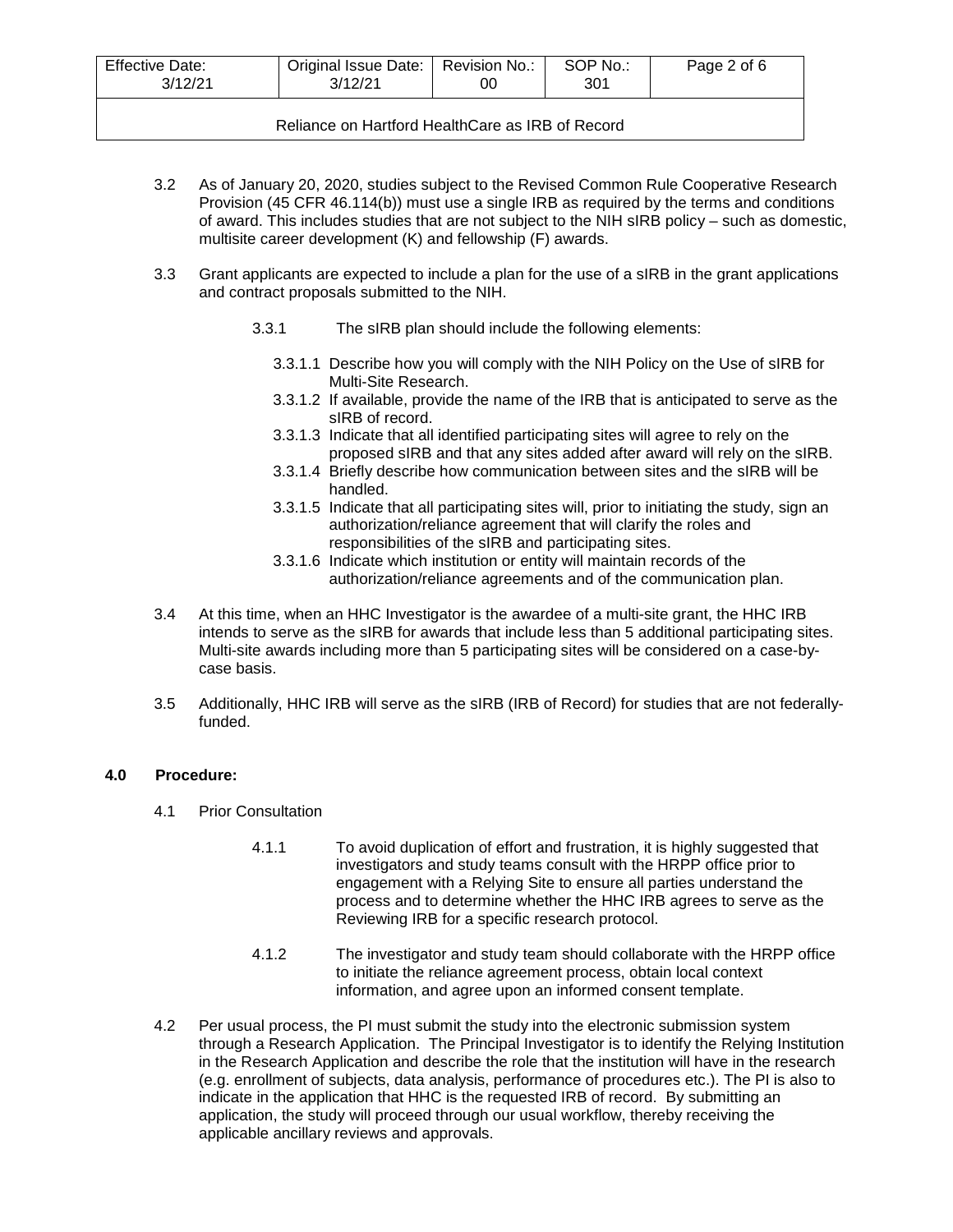| <b>Effective Date:</b> | Original Issue Date: | Revision No.: | SOP No.: | Page 3 of 6 |
|------------------------|----------------------|---------------|----------|-------------|
| 3/12/21                | 3/12/21              | 00            | 301      |             |
|                        |                      |               |          |             |

Reliance on Hartford HealthCare as IRB of Record

- 4.3 When reviewing for Relying Sites at initial review, all local context documents (see list in Section 8.0 of this policy below) must be submitted for each site with the initial Research Application.
	- 4.3.1 Under most circumstances, the addition of sites after initial approval will be done via a Modification Request under expedited review.
- 4.4 Obtaining approval at HHC indicates HHC's willingness to act as the IRB of Record. The PI must also obtain confirmation from the other institution's IRB that it will accept HHC as the IRB of Record. The PI will have to comply with requirements of that IRB when making this request (e.g. the other institution may agree to accept HHC forms or may require that the PI complete their forms)
- 4.5 If HHC is accepted as the IRB of record, the other IRB should issue a statement to that effect to the HHC IRB and the PI.
- 4.6 The project cannot start at the other site until HHC has approved the project and the other IRB has provided documentation that they have accepted HHC as the IRB of record.
- 4.7 Protocols for which HHC is serving as the IRB of Record will be denoted within the electronic management system by placing an "E" in the beginning of the IRB Number (i.e., E-HHC-2021- 0015).

## **5.0 Division of Responsibilities**

- 5.1 The division of responsibilities between the reviewing IRB and the relying IRB will be outlined through a written reliance agreement. This will, under most circumstances, be done under the auspices of the SMART IRB master common reciprocal Institutional Review Board Agreement, Joinder Agreement, and relevant Acceptance and Flexibility Acknowledgement.
	- 5.1.1 The written reliance agreement must define the responsibilities of the relying organization and reviewing IRB, including but not limited to:
		- 5.1.1.1 Determining which organization is responsible for obtaining any additional approvals from DHHS when the research involves pregnant women, fetuses, and neonates; or children; or prisoners.
		- 5.1.1.2 A description of the process to ensure IRB approval is obtained when the organization is responsible for a multi-site research study outside the United States that is not required to follow requirements for single IRB review.
		- 5.1.1.3 A description of the process used by the awardee organization to ensure authorization agreements are in place, and that documentation is maintained.
		- 5.1.1.4 A description of which organization is responsible for meeting additional certification requirements, such as Certificates of Confidentiality or the NIH Genomic Data Sharing Policy.
		- 5.1.1.5 A description of the process to document the rationale for not relying upon a single IRB review in accordance with NIH policy on exceptions from single IRB review.
- 5.2 When serving as the **Reviewing IRB** ("IRB of Record"), Hartford HealthCare: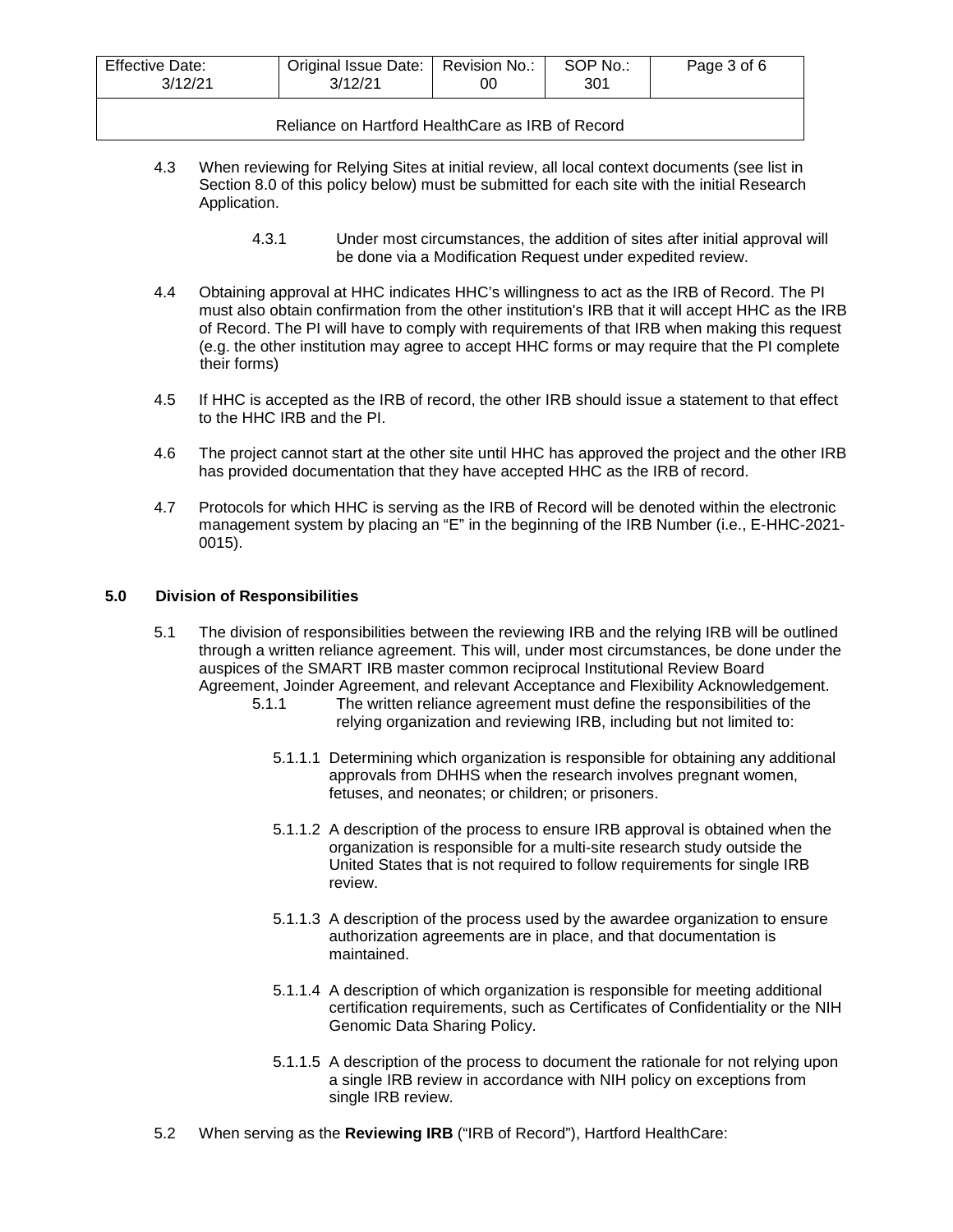| <b>Effective Date:</b><br>3/12/21 | Original Issue Date:   Revision No.:<br>3/12/21 | 00 | SOP No.:<br>301 | Page 4 of 6 |
|-----------------------------------|-------------------------------------------------|----|-----------------|-------------|
|                                   |                                                 |    |                 |             |

Reliance on Hartford HealthCare as IRB of Record

| 5.2.1  | Ensures the structure and composition of the IRB is appropriate to the<br>research reviewed and complies with applicable laws. This includes<br>ensuring the IRB is properly constituted; members are appropriately<br>qualified; that members do not participate in the review of studies in which<br>they have a conflict of interest; and the IRB follows policy to separate<br>business functions from ethics review services.                                                                                                 |
|--------|------------------------------------------------------------------------------------------------------------------------------------------------------------------------------------------------------------------------------------------------------------------------------------------------------------------------------------------------------------------------------------------------------------------------------------------------------------------------------------------------------------------------------------|
| 5.2.2  | Conducts review of research to determine that research is ethically<br>justifiable, according to all applicable regulations and laws, including initial<br>review, continuing review, and review of modifications to previously<br>approved research.                                                                                                                                                                                                                                                                              |
| 5.2.3  | Conducts review of the addition of investigative sites to previously<br>approved protocols. The IRB may decide to review these additions as<br>separate protocols or as modifications to previously approved research,<br>and they may decide to handle such modifications using the expedited<br>procedure rather than the convened IRB for review. When the expedited<br>procedure is used, the IRB must specify the criteria for when the addition<br>of an investigative site is considered to be a minor modification.        |
| 5.2.4  | Ensures the IRB has the final authority to decide whether researcher or<br>research staff conflict of interest and its management, if any, allows the<br>research to be approved.                                                                                                                                                                                                                                                                                                                                                  |
| 5.2.5  | Reviews unanticipated problems involving risks to participants or others.                                                                                                                                                                                                                                                                                                                                                                                                                                                          |
| 5.2.6  | Has the authority to suspend or terminate IRB approval.                                                                                                                                                                                                                                                                                                                                                                                                                                                                            |
| 5.2.7  | Notifies the researcher, and if applicable the organization, of its decisions,<br>consistent with any reliance agreement.                                                                                                                                                                                                                                                                                                                                                                                                          |
| 5.2.8  | Requires researchers and research staff to disclose conflicts of interest<br>according to the process agreed upon between HHC and relying<br>institution, and comply with any conflict of interest management plans that<br>may result. When the relying institution is responsible for reviewing<br>conflicts of interest and development of management plans, such relevant<br>plans will be obtained from the relying institution. The HHC IRB reserves<br>the right to add requirements to manage a conflict should one exist. |
| 5.2.9  | Makes available relevant IRB records, including but not limited to minutes,<br>approved protocols, consent documents, and other records that document<br>the IRB's determinations to the relying organization upon request.                                                                                                                                                                                                                                                                                                        |
| 5.2.10 | Has authority to request an audit of research being reviewed.                                                                                                                                                                                                                                                                                                                                                                                                                                                                      |
| 5.2.11 | Makes relevant IRB policies readily available to the relying organization,<br>including HRPP staff, and researchers and research staff, and having a<br>mechanism for communicating to the organization when policies are<br>updated, as appropriate.                                                                                                                                                                                                                                                                              |

- 5.2.12 Specifies the contact person and provides contact information for the reviewing IRB for researchers and research staff to obtain answers to questions, express concerns, and convey suggestions regarding the IRB.
- 5.3 The **Relying IRB** and its investigators and research staff: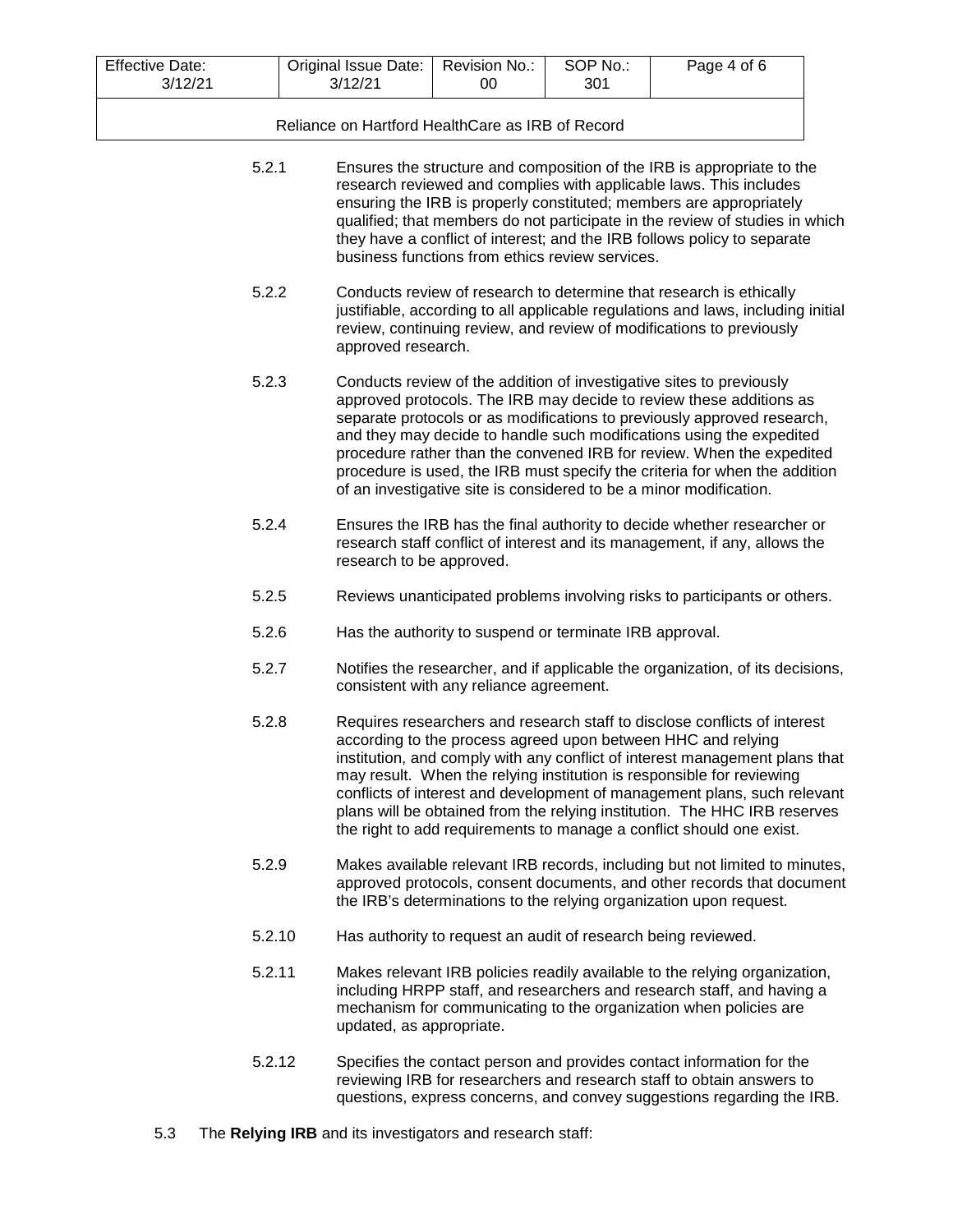| <b>Effective Date:</b><br>3/12/21                                                                                                                                                       | Original Issue Date:<br>3/12/21                                                              | Revision No.:<br>00                                                   | SOP No.:<br>301 | Page 5 of 6                                                                                                                                                                                                                                                                                |  |
|-----------------------------------------------------------------------------------------------------------------------------------------------------------------------------------------|----------------------------------------------------------------------------------------------|-----------------------------------------------------------------------|-----------------|--------------------------------------------------------------------------------------------------------------------------------------------------------------------------------------------------------------------------------------------------------------------------------------------|--|
| Reliance on Hartford HealthCare as IRB of Record                                                                                                                                        |                                                                                              |                                                                       |                 |                                                                                                                                                                                                                                                                                            |  |
| 5.3.1<br>Are knowledgeable about the need to obtain any approvals from HHC<br>prior to seeking review by another IRB, and that researchers know when<br>to seek guidance.               |                                                                                              |                                                                       |                 |                                                                                                                                                                                                                                                                                            |  |
| 5.3.2                                                                                                                                                                                   |                                                                                              |                                                                       |                 | Ensure that researchers and research staff have appropriate qualifications<br>and expertise to conduct the research, are knowledgeable about laws,<br>regulations, codes and guidance governing their research, and are<br>knowledgeable about the organization's policies and procedures. |  |
| 5.3.3                                                                                                                                                                                   |                                                                                              | Comply with the determinations and requirements of the reviewing IRB. |                 |                                                                                                                                                                                                                                                                                            |  |
| 5.3.4<br>Provide the reviewing IRB with requested information about local<br>requirements or local research context issues relevant to the IRB's<br>determination, prior to IRB review. |                                                                                              |                                                                       |                 |                                                                                                                                                                                                                                                                                            |  |
|                                                                                                                                                                                         | 5.3.5<br>Notify the reviewing IRB when local policies that impact IRB review are<br>updated. |                                                                       |                 |                                                                                                                                                                                                                                                                                            |  |
| 5.3.6                                                                                                                                                                                   | the reviewing IRB.                                                                           |                                                                       |                 | Ensure that officials of the relying organization may not approve the<br>research subject to the reliance agreement if it has not been approved by                                                                                                                                         |  |
| 5.3.7                                                                                                                                                                                   |                                                                                              | provided in a timely manner.                                          |                 | Acknowledge that researchers must cooperate in the reviewing IRB's<br>responsibility for initial and continuing review, record keeping, and<br>reporting, and that all information requested by the reviewing IRB must be                                                                  |  |
| 5.3.8                                                                                                                                                                                   |                                                                                              |                                                                       |                 | Requires researchers and research staff to disclose conflicts of interest<br>according to the process agreed upon between HHC and reviewing IRB,<br>and comply with any conflict of interest management plans that may result                                                              |  |
| 5.3.9                                                                                                                                                                                   | hazards tithe participants.                                                                  |                                                                       |                 | Reports promptly to the reviewing IRB any proposed changes to the<br>research. The investigator cannot implement changes to the research<br>(including changes in the consent document) without prior review and<br>approval, except where necessary to eliminate apparent immediate       |  |
|                                                                                                                                                                                         | 5.3.10<br>approvals for the study.                                                           |                                                                       |                 | Will not enroll participants in research prior to review and approval by the<br>reviewing IRB, and meeting all other applicable requirements and                                                                                                                                           |  |
| 5.3.11                                                                                                                                                                                  |                                                                                              | legally authorized representative.                                    |                 | When responsible for enrolling participants, will obtain, document, and<br>maintain records of consent for each participant or each participant's                                                                                                                                          |  |
|                                                                                                                                                                                         | 5.3.12                                                                                       | specified in the reliance agreement.                                  |                 | Reports promptly to the reviewing IRB any unanticipated problems<br>involving risks to participants or others according to the requirements                                                                                                                                                |  |
|                                                                                                                                                                                         | 5.3.13                                                                                       | according to the IRB's reporting policy.                              |                 | Provides to the reviewing IRB data safety monitoring reports they receive,                                                                                                                                                                                                                 |  |
|                                                                                                                                                                                         | 5.3.14<br>agreement.                                                                         |                                                                       |                 | Reports non-compliance, participant complaints, protocol deviations or<br>other events according to the requirements specified in the reliance                                                                                                                                             |  |